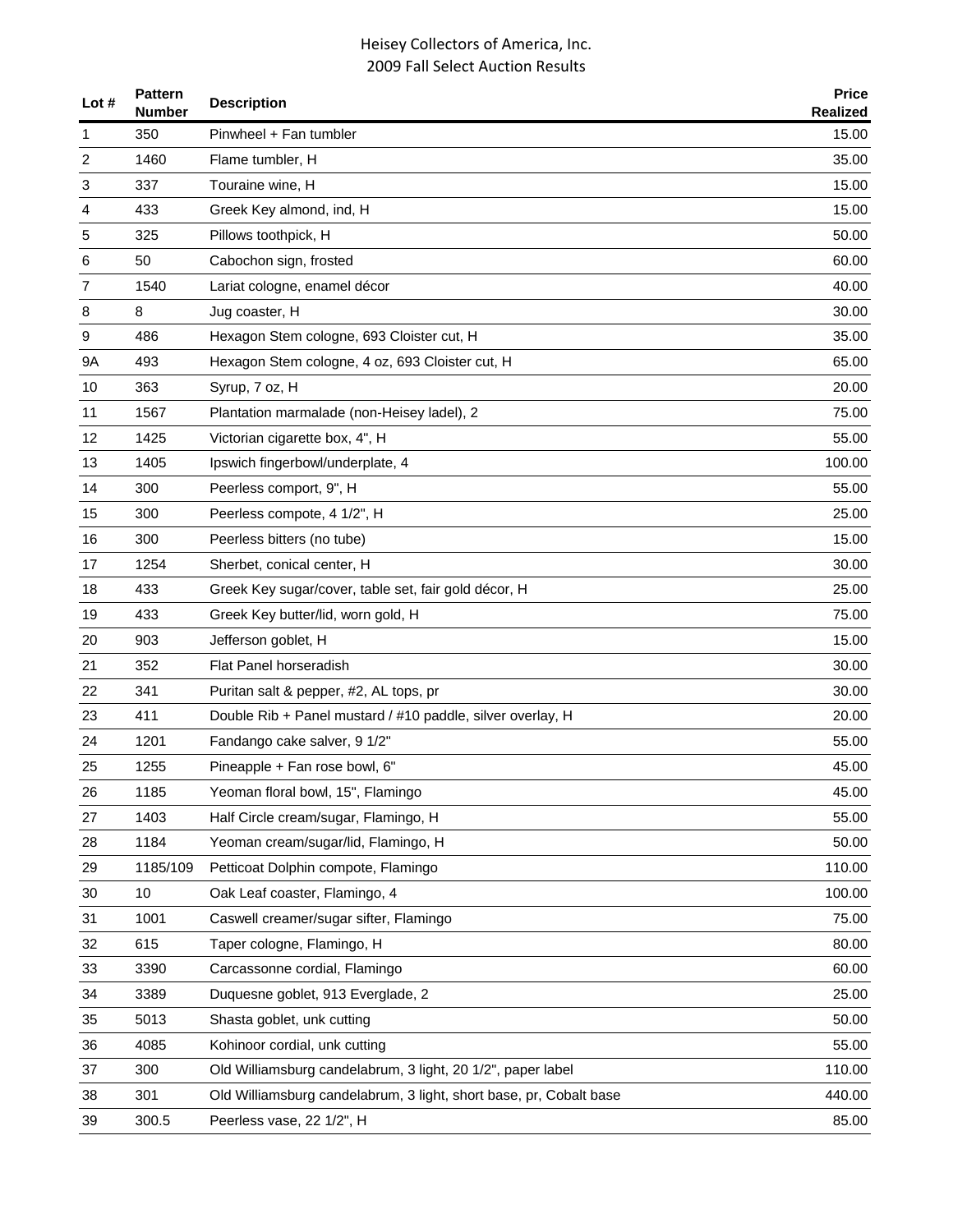| Lot $#$ | <b>Pattern</b><br>Number | <b>Description</b>                                         | <b>Price</b><br><b>Realized</b> |
|---------|--------------------------|------------------------------------------------------------|---------------------------------|
| 40      | 353                      | Medium Flat Panel vase, 15", H                             | 45.00                           |
| 41      | 465                      | Recessed Panel candy, 8 lb, H                              | 975.00                          |
| 42      | 465                      | Recessed Panel candy, 5 lb, H                              | 200.00                          |
| 43      | 465                      | Recessed Panel candy, 3 lb, H                              | 80.00                           |
| 44      | 465                      | Recessed Panel candy, 1 lb, H                              | 55.00                           |
| 45      | 465                      | Recessed Panel candy, 1/2 lb, H                            | 90.00                           |
| 46      | 465                      | Recessed Panel candy, 1/4 lb, H                            | 125.00                          |
| 47      | 353                      | Medium Flat Panel candy, 1 lb, gold trim, H                | 25.00                           |
| 48      | 1183                     | Revere candy, 1/4 lb, black/gold décor, H                  | 20.00                           |
| 49      | 1401                     | Empress vase, df, Sahara, H                                | 100.00                          |
| 50      | 1401                     | Empress goblet, Sahara, H                                  | 40.00                           |
| 51      | 1401                     | Empress candlesticks, dolphin footed, pr, Sahara, H        | 120.00                          |
| 52      | 1509                     | Empress jelly, 6", Sahara, H                               | 15.00                           |
| 53      | 1401                     | Empress mustard/spoon, Sahara, H                           | 80.00                           |
| 54      | 1401                     | Empress ice bucket, Sahara, H                              | 50.00                           |
| 55      | 1280                     | Winged Scroll jug, floral décor, Custard                   | 80.00                           |
| 56      | 1280                     | Winged Scroll dresser tray, 10", Gold trim, Custard        | 75.00                           |
| 57      | 1200                     | Cut Block sugar, ind, souvinier "Elk Creek, WI", Custard   | 15.00                           |
| 58      | 1101                     | Stitch punch cup, souvinier "Holman, Wis", Custard, H      | 15.00                           |
| 59      | 1295                     | Beaded Swag wine, souvinier "Oxford, WI", Custard          | 15.00                           |
| 60      | 1295                     | Beaded Swag goblet, rose bud décor, Custard                | 25.00                           |
| 61      | 310                      | Ring Band jelly, ftd, worn gold band, Custard              | 50.00                           |
| 62      | 310                      | Ring Band spooner, poor gold, Custard                      | 20.00                           |
| 63      | 1255                     | Pineapple + Fan vase, 10", 2                               | 35.00                           |
| 64      | 1255                     | Pineapple + Fan vase, 8"                                   | 15.00                           |
| 65      | 305                      | Punty + Diamond Pt vase, 8"                                | 40.00                           |
| 66      | 465                      | Recessed Panel basket, 8", floral cut/striated panels, H   | 55.00                           |
| 67      | 465                      | Recessed Panel basket, 8", H                               | 45.00                           |
| 68      | 459                      | Round Colonial basket, 7", frosted panels, cut to clear, H | 90.00                           |
| 69      | 459                      | Round Colonial 8", floral cut, H                           | 100.00                          |
| 70      | 464                      | Fruit basket, Windsor-like cutting, H                      | 60.00                           |
| 71      | 461                      | Banded Picket basket, 7", H                                | 50.00                           |
| 72      | 461                      | Banded Picket basket, 7", Flamingo, H                      | 180.00                          |
| 73      | 25                       | Federal candlesticks, 8", pr                               | 35.00                           |
| 74      | 1                        | Georgian candlesticks, pr                                  | 60.00                           |
| 75      | 28                       | Elizabeth candlesticks, 9", pr, H                          | 150.00                          |
| 76      | $\overline{c}$           | Old Williamsburg candlesticks, 9", pr                      | 35.00                           |
| 77      | 22                       | Windsor candlesticks, 7", pr, H                            | 30.00                           |
| 78      | 21                       | Aristocrat candlesticks, 7", pr, H                         | 50.00                           |
| 79      | 47                       | Regal candlesticks, pr                                     | 40.00                           |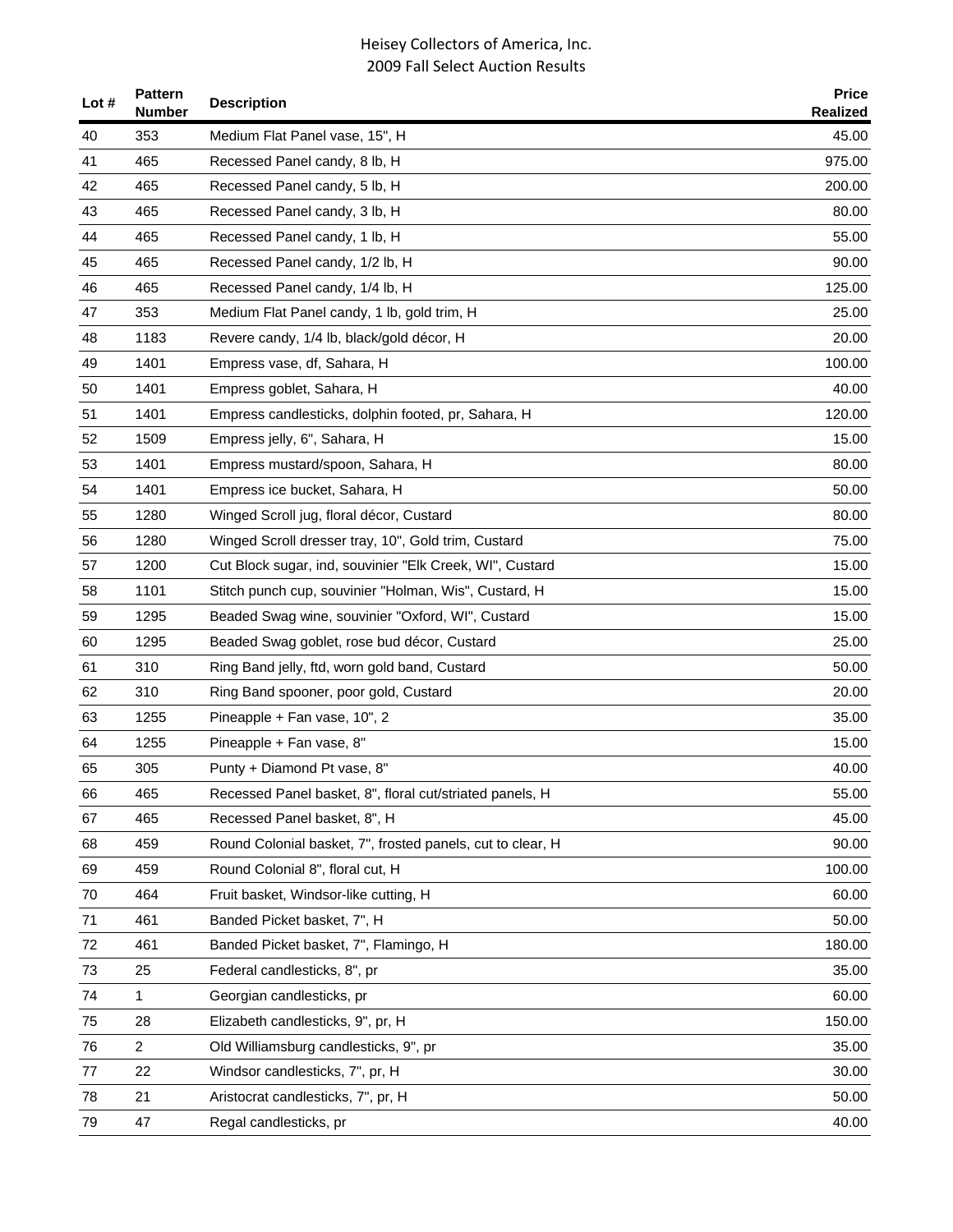| Lot $#$ | <b>Pattern</b><br><b>Number</b> | <b>Description</b>                                        | <b>Price</b><br><b>Realized</b> |
|---------|---------------------------------|-----------------------------------------------------------|---------------------------------|
| 80      | 27                              | Daisy candlesticks, 9", pr, grey cut                      | 300.00                          |
| 81      | 1404                            | Old Sandwich compote, 5 1/2", H                           | 25.00                           |
| 82      | 1447                            | Rococo compote, 7", H                                     | 65.00                           |
| 83      | 1401                            | Empress plate, 10 1/2", rd, Moongleam, H, 4               | 170.00                          |
| 84      | 367                             | Prism Band decanter, Moongleam, H                         | 95.00                           |
| 85      | 4217                            | Francis vase, 6", Moongleam                               | 270.00                          |
| 86      | 419                             | Sussex goblet, Mglm st/ft, H                              | 25.00                           |
| 87      | 1420                            | Tulip vase, Moongleam, H                                  | 1,100.00                        |
| 88      | 4133                            | Thumbprint + Panel vase, straight, 9", H                  | 45.00                           |
| 89      | 451                             | Cross Line Flute vase, 5", H                              | 30.00                           |
| 90      | 358                             | Prison Stripe vase, 5", H                                 | 65.00                           |
| 91      | 1401                            | Empress sandwich, center handled, 450 Chintz              | 30.00                           |
| 92      | 134                             | Trident 2 light cstk, pr, 458 Olympiad                    | 30.00                           |
| 93      | 1495                            | Fern whipped cream/underplate/spoon, 500 Belvedere etch   | 40.00                           |
| 94      | 1469                            | Ridgeleigh ashtray, 6", advertising "Piqua Paper Box Co." | 15.00                           |
| 95      | 1567                            | Plantation relish, round, 4 part, 516 Plantation Ivy, H   | 45.00                           |
| 96      | 1255                            | Pineapple + Fan vase, 6", worn gold, Emerald              | 35.00                           |
| 97      | 1205.5                          | Fancy Loop bar, 2 oz, good gold, Emerald                  | 75.00                           |
| 98      | 1509                            | Queen Ann bowl, 8 1/2", crimped, ?, 509 Orchid            | 50.00                           |
| 99      | 1519                            | Waverly mint, 509 Orchid, H                               | 40.00                           |
| 100     | 3333                            | Old Glory goblet, 509 Orchid, H RARE - Rim nick           | 440.00                          |
| 101     | 5022                            | Graceful dinner bell, 509 Orchid                          | 100.00                          |
| 102     | 5022                            | Graceful cordial, 509 Orchid, H                           | 40.00                           |
| 103     | 1519                            | Waverly vase, 7", fan, 515 Rose                           | 30.00                           |
| 104     | 1519                            | Waverly plate, 8", 515 Rose, 3                            | 20.00                           |
| 105     | 5072                            | Rose Stem cordial, 515 Rose, H                            | 50.00                           |
| 106     | 5072                            | Rose Stem dinner bell, 515 Rose                           | 40.00                           |
| 107     | 1519                            | Waverly candy/bow tie finial, 515 Rose, H                 | 45.00                           |
| 108     | 5012                            | Urn bud vase, 8", 515 Rose                                | 60.00                           |
| 109     | 1447                            | Rococo cheese, ftd, 515 Rose                              | 45.00                           |
| 110     | 1489                            | Saturn vase, 8 1/2", flared, Zircon, H                    | 190.00                          |
| 111     | 1506                            | Provincial candy, ftd/lid, Limelight, H                   | 200.00                          |
| 112     | 4085                            | Saturn ball vase, 4", Zircon                              | 140.00                          |
| 113     | 4085                            | Kohinoor wine, Zircon bowl                                | 70.00                           |
| 114     | 1469                            | Ridgeleigh candle vase, Zircon, H                         | 85.00                           |
| 115     | 1238                            | Beehive plate, 5", Zircon                                 | 35.00                           |
| 116     | 1503                            | Crystolite oval tray, 13", H                              | 45.00                           |
| 117     | 1503                            | Crystolite puff box, H                                    | 40.00                           |
| 118     | 5003                            | Crystolite pitcher                                        | 75.00                           |
| 119     | 5003                            | Crystolite ice tea, 6                                     | 45.00                           |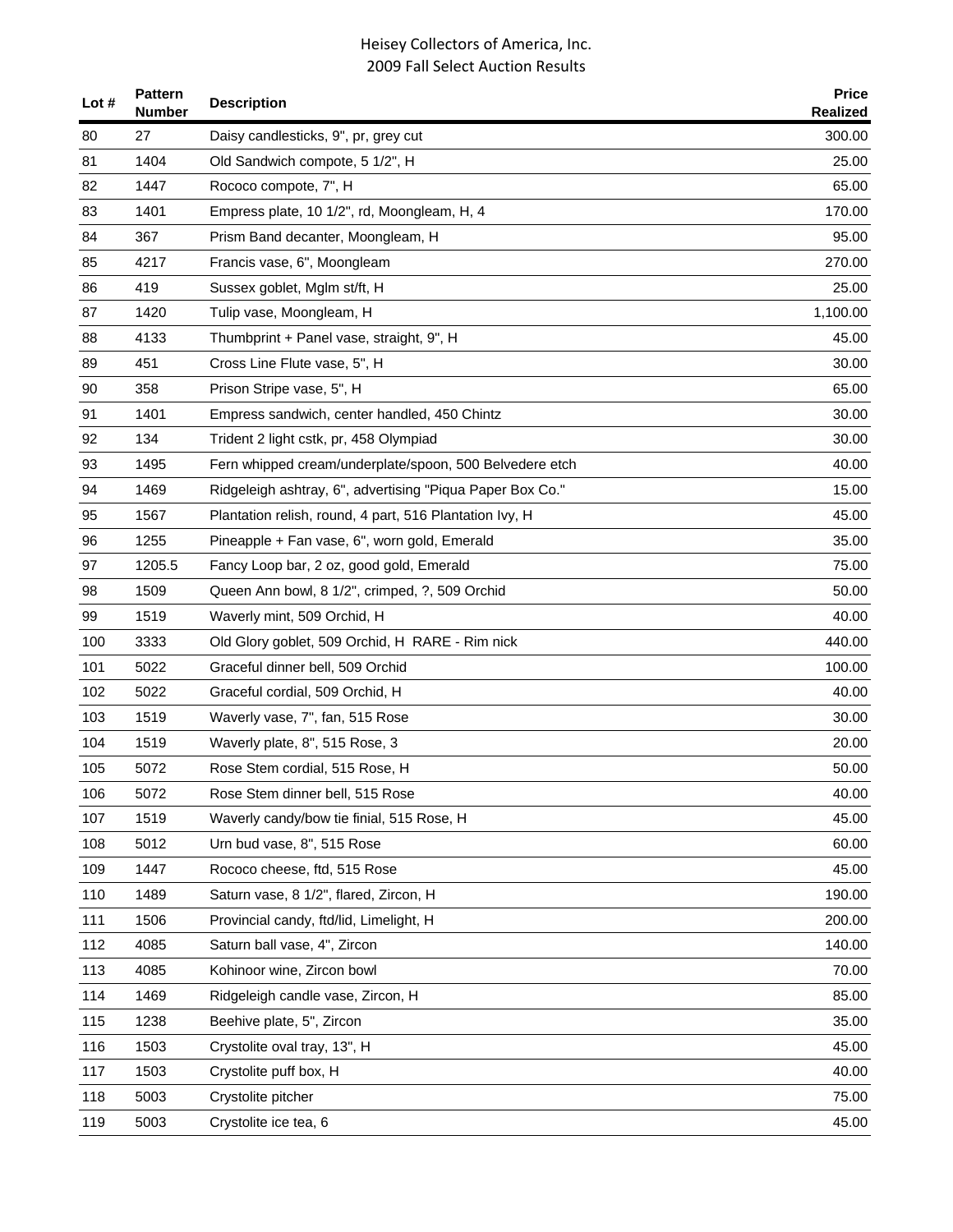| Lot $#$ | <b>Pattern</b><br><b>Number</b> | <b>Description</b>                                  | <b>Price</b><br><b>Realized</b> |
|---------|---------------------------------|-----------------------------------------------------|---------------------------------|
| 120     | 1503                            | Crystolite vase, lily, 9", H                        | 400.00                          |
| 121     | 1557                            | Fighting Rooster, Pink (Imperial)                   | 85.00                           |
| 122     | 1                               | Goose, wings down on the bust off, Ruby (Mosser 99) | 60.00                           |
| 123     |                                 | Original Heisey Tool carry out holder               | 55.00                           |
| 124     | 1557                            | <b>Fighting Rooster</b>                             | 70.00                           |
| 125     | 3                               | Goose, Wings Up                                     | 65.00                           |
| 126     | 1541                            | Scottie                                             | 45.00                           |
| 127     | 1550                            | Dolphin candlestick                                 | 110.00                          |
| 128     | 1951                            | Cabochon butter, stick, Dawn, H                     | 80.00                           |
| 129     | 1246                            | Acorn + Leaves plate, 6", Hawthorne                 | 15.00                           |
| 130     | 1184                            | Yeoman cream soup, Hawthorne                        | 15.00                           |
| 131     | 3397                            | Gascony wine, Tangerine bowl                        | 100.00                          |
| 132     | 1229                            | Octagon nut, ind, Marigold, H                       | 25.00                           |
| 133     | 150                             | Banded Flute tray, 10", H                           | 45.00                           |
| 134     | 4225                            | Cobel cocktail shaker, 1 qt/Rooster stopper         | 45.00                           |
| 135     | 4225                            | Cobel cocktail shaker, 1 pt/Rooster stopper         | 90.00                           |
| 136     | 4054                            | Coronation martini mixer, 510 Tavern                | 700.00                          |
| 137     | 4163                            | Whaley beer mug, 465 Golfer                         | 320.00                          |
| 138     | 4163                            | Whaley mug, 16 oz, 459 Fisherman, H                 | 80.00                           |
| 139     | 2052                            | Bar, 1 1/2 oz, 474 Circus - Clowns                  | 300.00                          |
| 140     | 4052                            | National bar, 1 oz, 467 Tally Ho                    | 35.00                           |
| 141     | 1430                            | Aristocrat candy/lid, 794 Riviere, H                | 480.00                          |
| 142     | 1420                            | Tulip vase, unk cutting, H                          | 130.00                          |
| 143     | 1540                            | Lariat basket, 8"                                   | 45.00                           |
| 144     | 1540                            | Lariat basket, 10" (side loops), H                  | 80.00                           |
| 145     | 1540                            | Lariat bonbon basket, H                             | 35.00                           |
| 146     | 1540                            | Lariat relish, 3 pt, 10", H                         | 25.00                           |
| 147     | 1540                            | Lariat candleblock, pr                              | 15.00                           |
| 148     | 1540                            | Lariat vase, ftd, rd, crimped, 7"                   | 15.00                           |
| 149     | 1540                            | Lariat vase, 7", fan                                | 20.00                           |
| 150     | 1401                            | Empress plate, 8", sq, Cobalt, H, 4                 | 110.00                          |
| 151     | 2323                            | Navy plate, 8", Cobalt center                       | 60.00                           |
| 152     | 2323                            | Navy plate, 7", Cobalt center                       | 50.00                           |
| 153     | 3390                            | Carcassonne bar, ftd, Cobalt bowl                   | 35.00                           |
| 154     | 22                              | Windsor candlestick, 8", unk cutting, H             | 15.00                           |
| 155     | 1615                            | Flame candlesticks, pr, H                           | 60.00                           |
| 156     | 1445                            | Grape Cluster candlestick, one light, H             | 35.00                           |
| 157     | 20                              | Sheffield candlestick, 9"                           | 30.00                           |
| 158     | 1405                            | Ipswich candle centerpieces/vase, pr, H             | 140.00                          |
| 159     | 1504                            | Regency candlesticks, 2 lt, pr                      | 15.00                           |